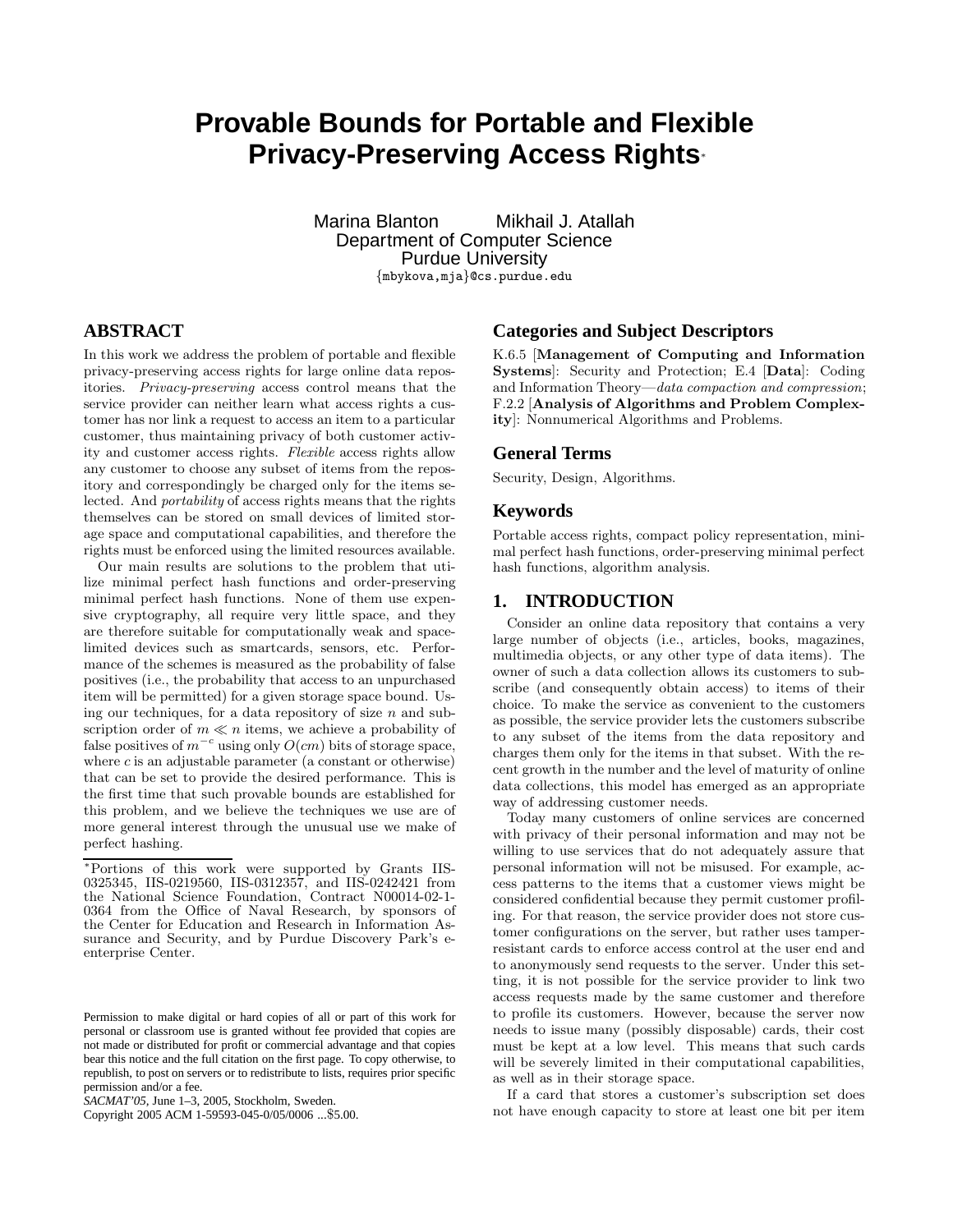in the (huge) data repository, then it becomes impossible for it to exactly represent all possible subsets of the repository items. Thus, some items or subset of items will have to share the same configuration and introduce "false positives" into the scheme  $-$  a *false positive* is an item that was not listed in the subscription but which the customer is permitted to access. This model is acceptable if the probability of a false positive (PFP) is small enough. The goal is then to design a scheme for computationally efficient access control enforcement under space constraints that minimizes the number of false positives implicit to each card. Of course, false negatives are not tolerated: a customer who has paid to subscribe to an item must always be granted access to that item.

In the rest of this work we use the following notation: the (very large) data repository contains  $n$  items. A customer can request access to (and accordingly pay for)  $m$  items,  $1 \leq m \leq n$ . Access rights are stored on a card of limited capacity of k bits, where  $k < n$  and  $k < m \log n$ .<sup>1</sup>

In this paper we give schemes that can be used to address the problem of flexible and privacy-preserving access control for large data repositories using weak devices. Our first (preliminary) solution utilizes minimal perfect hash functions. For a subscription order of  $m$  documents, it gives solutions of  $O(cm)$  space with probability of false positives being  $2^{-c}$ , where c is an adjustable parameter. Our second solution uses order-preserving minimal perfect hash functions to achieve significantly better asymptotic performance: with  $O(cm)$  storage space available, the probability of false positives is  $m^{-c}$ .

The rest of this paper is organized as follows: section 2 gives an overview of related work. In section 3, we describe the general framework and our design goals, and list notation used throughout the paper. Section 4 gives the preliminary solution, which should be viewed as a "warmup" for the asymptotically better solution that is given in section 5. Section 6 makes further remarks on the relative merits of the schemes and discusses an approach to completely eliminate certain items from possible false positives. It also briefly covers space utilization techniques for hierarchies. Finally, section 7 concludes the paper.

#### **2. RELATED WORK**

Most literature on digital libraries does not explore the problem of access control, and many deployed systems provide only a single or otherwise very few subscription types. Payette and Lagoze [26] acknowledged this problem and introduced a spectrum of policy enforcement mechanisms that range from system-wide to object-specific. Their work, however, provides only a general framework and does not address the problem of policy assignment.

Work conducted on XML also explores the problem of access control for online data repositories, which includes securing access to XML documents and using XML as a tool for specifying security policies (see, e.g.,  $[6, 7, 8, 16, 17]$ ). Bertino et al. [5] use binary strings to represent both customer policy configurations and document policies, but they allocate one bit per policy on the assumption that there will be a limited number of different subscription types. Thus, their approach becomes inefficient as the data repository grows in size and each customer chooses a customized document subscription set.

The idea of achieving space efficiency at the cost of a small probability of false positives was introduced in Bloom [9]. Bloom filters support approximate membership queries and are widely used in a broad spectrum of applications ([11, 18, 25], to name a few). Such data structures achieves a better space utilization than simple hash representation, but the filter length (which in our case corresponds to the card capacity) still should be larger than the total number of items in the set  $n$  to result in a reasonable performance. This is not suitable for cards of small capacity, and even customized Bloom filters do not appear to provide acceptable results.

Other techniques for concise representation of portable access rights were used in the context of software license management [4, 2]. These solutions, however, do not apply to our problem, mainly because we cannot afford to avail ourselves of resources external to the card (as was the case in  $[4, 2]$ . The more recent work in  $[1, 12]$ , on the other hand, considers the same problem of portable and flexible access rights for large data repositories. In [12], the authors consider static policy assignment to all repository documents, which makes addition of new items problematic without performing periodic policy updates (after which all smartcards must be refreshed) and also makes it possible for dishonest users to share and use information about false positives. In [1], similarly to this work, a unique policy representation is used for each subscription (even for identical subscriptions), but the solution given in that work does not have a deterministic algorithm and therefore might not be suitable in some settings. This paper is the first that describes solutions with a solid analysis that, given a threshold for the rate of false positives, are guaranteed to result in access rights specifications that do not exceed that threshold.

Some of our solutions use minimal perfect hash functions (MPHF) as their underlying building blocks. MPHFs have received significant attention, and a number of algorithms can be found in [21, 20, 15, 19]. There are MPHFs and order-preserving MPHFs (OPMPHFs) that for random m strings take a total of  $O(m)$  bits to store the functions (and this is also the lower bound). See [21, 19] for more detail.

Work on unlinkability and untraceability was started by Chaum [14] and has been explored more extensively in recent years. In particular, work on unlinkability includes anonymous group authentication ([3, 10, 13, 22, 23, 24, 27, 28, 29] and others) and unlinkable serial transactions [30] for subscription-based services. Prior work, however, does not account for the fact that descriptions of access rights (or service types) may be long and required to be portable, while we describe schemes that combine compact policy representation with transaction unlinkability.

## **3. PROBLEM SPECIFICATION**

#### **3.1 General Framework**

The general model used in our work is depicted in Figure 1, and consists of two stages: During the initialization stage — which can take place in a bookstore or at a public library — a customer chooses items of his choice, pays for the items selected, and receives a customized card that subsequently permits access to these items. During the card usage stage — which can be done from a home computer, library,

<sup>&</sup>lt;sup>1</sup>If  $k \geq m \log n$  then the card can explicitly store the m items. So we henceforth assume that k is less than  $m \log n$ , i.e., that space on the card is tight.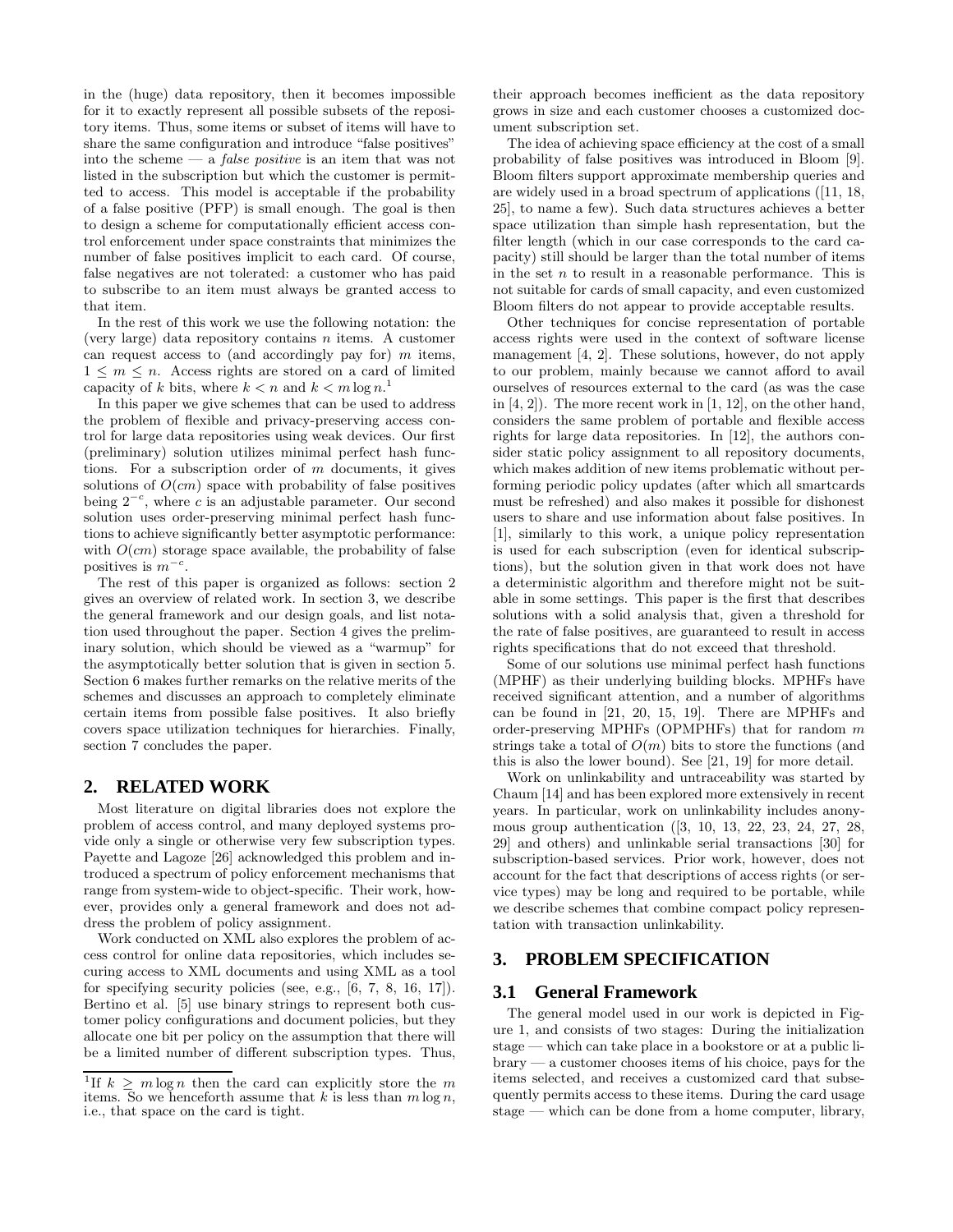

Figure 1: General model.

etc. — the customer can request access to any items from the repository. If the card permits access, it uses the built-in anonymous authentication protocol to prove its authenticity to the server, and obtains the item from the server.

Throughout this work, we assume that a card is authentic and can anonymously and at low computational cost authenticate itself to the server. A number of solutions that range from trivial secret key schemes to more complex and provably secure ones can be used to achieve this goal (see, for instance, [23]). Card unforgeability is also achieved through other, standard techniques described in prior literature and is out of scope of this work.

Here by "server" we do not necessarily mean a remote server. Instead, it could be a local (trusted) content player at the client end or any other mechanism used by the content owners to enforce their policies. In that case, the encrypted content is available at the client's end and the server grants access by decrypting and then displaying it. Therefore the model does not necessarily assume network connectivity for data access.

#### **3.2 Design goals**

The design goals that we require any solution to have are as follows:

- Low rate of false positives The probability (or rate) of false positives — the probability of a random document to be among the documents to which access is  $\alpha$ authorized — is the main evaluation criterion of any approach, and the goal of this work is to minimize such a PFP. The PFP depends, of course, on the storage space available on the card.
- Transaction untraceability and unlinkability For customer privacy, we require that after a customer buys an access card and uses it to retrieve an item from the repository, it is not possible to use the data sent in the request to tell with probability significantly greater than a random guess which customer is making this request. Similarly for transaction unlinkability, we re-

quire that given two access requests it is not possible to tell with probability significantly greater than a random guess whether these two requests originated with the same user.

- Unique policy representation It is also a design requirement that every policy representation stored on a card is unique. More precisely, given two subscription requests that contains identical sets  $S_1$  and  $S_2$  of items to be purchased, their representation stored on access cards  $C_1$  and  $C_2$  will be different and the false positives implicit to each card will be different. We require this to eliminate the possibility of sharing information about false positives by dishonest customers. When this is not the case and a fixed set of items triggers the same set of false positives, dishonest users might share this information through, possibly, public channels such as the Internet, making the scheme unusable to the data provider.
- No additional sources of information The schemes we design are for online data repositories that, using a card, can be accessed from a number of places such as terminals at public libraries, bookstores, home workstations, and other places connected to the Internet. Therefore, if a scheme requires some additional information to be stored on external storage, in our case there is no reasonable place at which such information can be stored (no user information can be stored at the server itself by the above requirement of untraceability). Thus, the access card itself should contain all information necessary to perform access verification.
- Fast access verification, fast card generation time These parameters also serve as evaluation criteria of each scheme, and in general we require card generation time to be bounded by a low-degree polynomial in  $n \text{ or}$ , preferably, by a polynomial in  $m$ . Access verification time should be bounded by  $O(k)$  (where k is the space available on the card) because each card is assumed to be a computationally weak device.
- Forward compatibility In any proposed solution, if a card is created at time  $t_1$  when the data repository contained  $n_1$  documents, it also should stay operational at time  $t_2 > t_1$  when the data repository contains  $n_2 > n_1$ documents. In other words, the scheme should stay operational as new documents are added to the data repository.

The above requirements make our problem very different from a mere data compression one. Another difference from data compression, is that here each representation on the card must be usable "as is" without uncompressing it first: There is no room in the card for that, and using server memory to uncompress would reveal enough about the card to make profiling of the card's usage patterns possible (because two cards' contents are different even if both have the same subscription set. They are in some sense an implicit ID for the card and should therefore not be revealed to the server). Client memory cannot be trusted either.

## **3.3 Notation**

Throughout this work, we use the following notation. The  $data$  repository contains  $n$  items that are numbered 1 through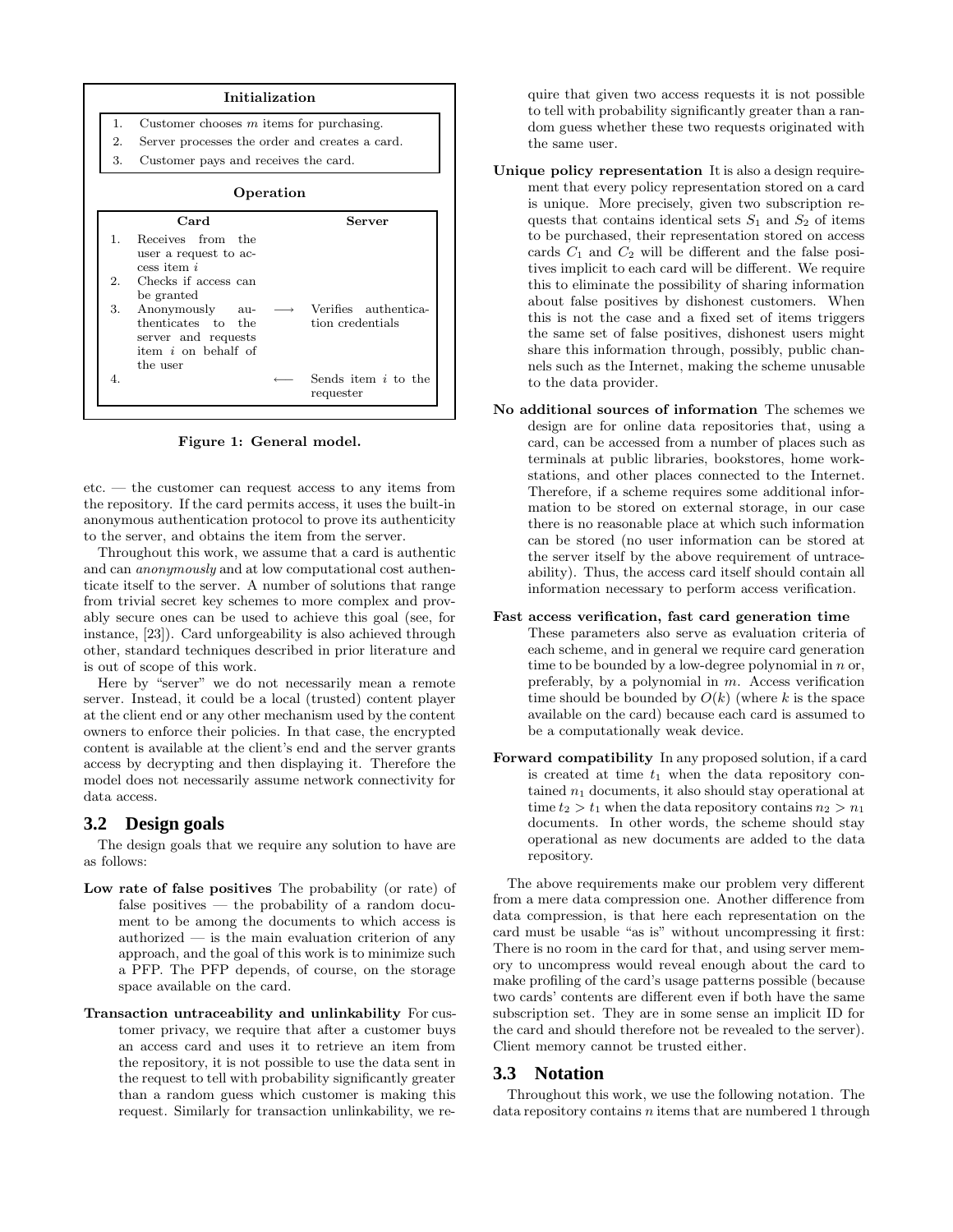n. A customer subscription order contains m items and is denoted as  $\{i_1, \ldots, i_m\}$  where  $1 \leq i_1 < \ldots < i_m \leq n$ .

A hash function  $h: X \to Y$  that is 1–1, i.e.  $\forall x_1, x_2 \in$  $X, h(x_1) \neq h(x_2)$  iff  $x_1 \neq x_2$ , is called a perfect hash function. In other words, perfect hash functions never result in collisions. A hash function  $h: X \to Y$  that is 1–1 and for which  $|X| = |Y|$  is a minimal perfect hash function (MPHF). An order-preserving MPHF (OPMPHF) also has the property that it maps the ith smallest element of X into the integer i.

In what follows we use  $f$  to denote a minimal perfect hash function that maps  $\{i_1, \ldots, i_m\}$  into  $\{1, \ldots, m\}$  without collisions. Also, functions  $f', f''$  denote order-preserving MPHFs each of which maps  $\{i_1, \ldots, i_m\}$  into  $\{1, \ldots, m\}$ without collisions and in an order-preserving manner (i.e.,  $f'(i_j) = j$ .

# **4. A PRELIMINARY SOLUTION**

Given a card that can store  $k = O(cm)$  bits, this first approach gives us: (i) card creation time polynomial in  $m$ , and (ii) probability of false positives  $2^{-c}$ . Note that it is reasonable to assume that cards can store cm bits. The reason is that this space will be small for relatively small orders; for larger, more expensive orders one can use cards of larger capacity, the cost of which can be offset by the amount charged for the subscription order.

In what follows,  $H$  is a keyed cryptographic one-way hash, whose key is unique to each card (this is so as to make falsepositive information sharing impossible); the key's purpose is not cryptographic security, but rather making each card unique. The k bits available do not include the bits needed for storing the key for the hash  $H$ , which would be small in practice. For instance, a 20-bit key would result in a million different cards that can request identical  $m$  items yet be different; and the possibility of such sharing when the two cards correspond to different sets of  $m$  documents significantly decreases. An alternative to a keyed  $H$  would be that  $H$  is the same hash function for all cards, but the random choices made during the computation of a suitable minimal perfect hash function would vary from card to card.

## **4.1 Card creation**

- 1. Compute a minimal perfect hash function f for  $\{i_1,$  $..., i_m$ . Store f in the card, using  $O(m)$  bits (according to [20], a MPHF for  $m$  random strings can be stored using  $bm$  bits, where  $b$  is a constant and can normally be 2). This leaves  $k' = O(cm)$  bits available for what follows.
- 2. Partition these  $k'$  bits into m blocks of c bits each; call them blocks  $B_i$   $(i = 1, \ldots, m)$ .
- 3. Let the hash function  $H(x)$  produce a c bits long hash of x (e.g., by considering only c of the 160 bits it produces in case of SHA-1). For every item  $i$  from the  $m$ items  $(i \in \{i_1, \ldots, i_m\})$ , if  $f(i) = j$ , then set the bits of block  $B_i$  on the card equal to  $H(i)$ .

#### **4.2 Access verification**

Every time a customer uses his card to request access to an item  $i$ , the card performs the following:

1. Compute  $f(i)$ , assume  $f(i) = j$ .

- 2. Compare the c bits of the card's block  $B_i$  to the corresponding computed c bits of  $H(i)$ .
- 3. Access is allowed if these c bits match, denied otherwise.

#### **4.3 Analysis**

THEOREM 1. Given  $k = O(cm)$  storage space, the above MPHF-based approach produces in time polynomial in m a solution with the properties of (a) transaction unlinkability and untraceability, (b) unique policy representation, (c) no additional sources of information, (d) forward compatibility, and (e) probability of false positives  $2^{-c}$ .

**Proof** Card creation takes time polynomial in m because a MPHF can be generated in polynomial time [21]. Given  $k = (c + b)m = O(cm)$  space, the probability of a false positive is less than  $2^{-c}$  (see, e.g., [20] for more detail).

Transaction untraceability is achieved because the card anonymously authenticates to the server and then everything else it sends is a request for a specific data item with no personal or card-specific information. By the same argument, any two transactions are also unlinkable.

Unique policy representation is achieved through the use of the keyed hash function  $H$  or, alternatively, by randomizing f itself. Each card will also stay operational as we add more items to the data repository because the card is dependent on the purchased items and contains no information about other items or the size of the data repository. This means that the forward compatibility requirement is satisfied. Finally, by design this scheme does not use any additional sources of information.  $\Box$ 

#### **4.4** Case where  $c = \log m$

If in the above  $c = c' \log m$  where c' is constant, then the scheme has  $k = O(c'm \log m)$  bits of storage and an  $m^{-c'}$ probability of false positive. In such a case, however, the following simpler scheme that achieves the same bounds can be used. We use a keyed hash function  $F$  (not a perfect one  $$ collisions can occur) that maps items in the range  $[1, n]$  into  $[1, m^{c'+1}]$ . An example of such a function that we use in our further discussion is  $F(i) = H(i) \mod m^{c'+1}$ , where H is a keyed cryptographic one-way hash function. What the card stores is the (at most m) elements of  $[1, m^{c'+1}]$  to which the subscription items map. It allows access to a requested item i iff  $F(i)$  is stored on the card. Since each of the (at most) m numbers stored is  $(1 + c') \log m$  bits long, the total space needed is  $O(c'm\log m)$  bits. The probability of a false positive is no greater than  $m/m^{c'+1} = m^{-c'}$ . This matches the MPHF scheme's performance if  $k = m \log m$ , but it cannot be used if  $k = o(m \log m)$ . When it can be used, however, it has the potential for the following heuristic improvement in its space usage: The  $m$  stored elements from  $[1, m^{c'+1}]$  could be such that the trie implied by their bit representations makes further space savings possible (by storing common prefixes or other common bit patterns only once). The expected space needed to store the trie remains  $O(m \log m)$  bits, however, so the savings are by no more than a constant factor, and the multiplicative factor of  $\log m$  in the space complexity remains.

The scheme in the next section achieves the same false positives probability performance of  $m^{-c}$  but without the multiplicative factor of  $\log m$  in the space used.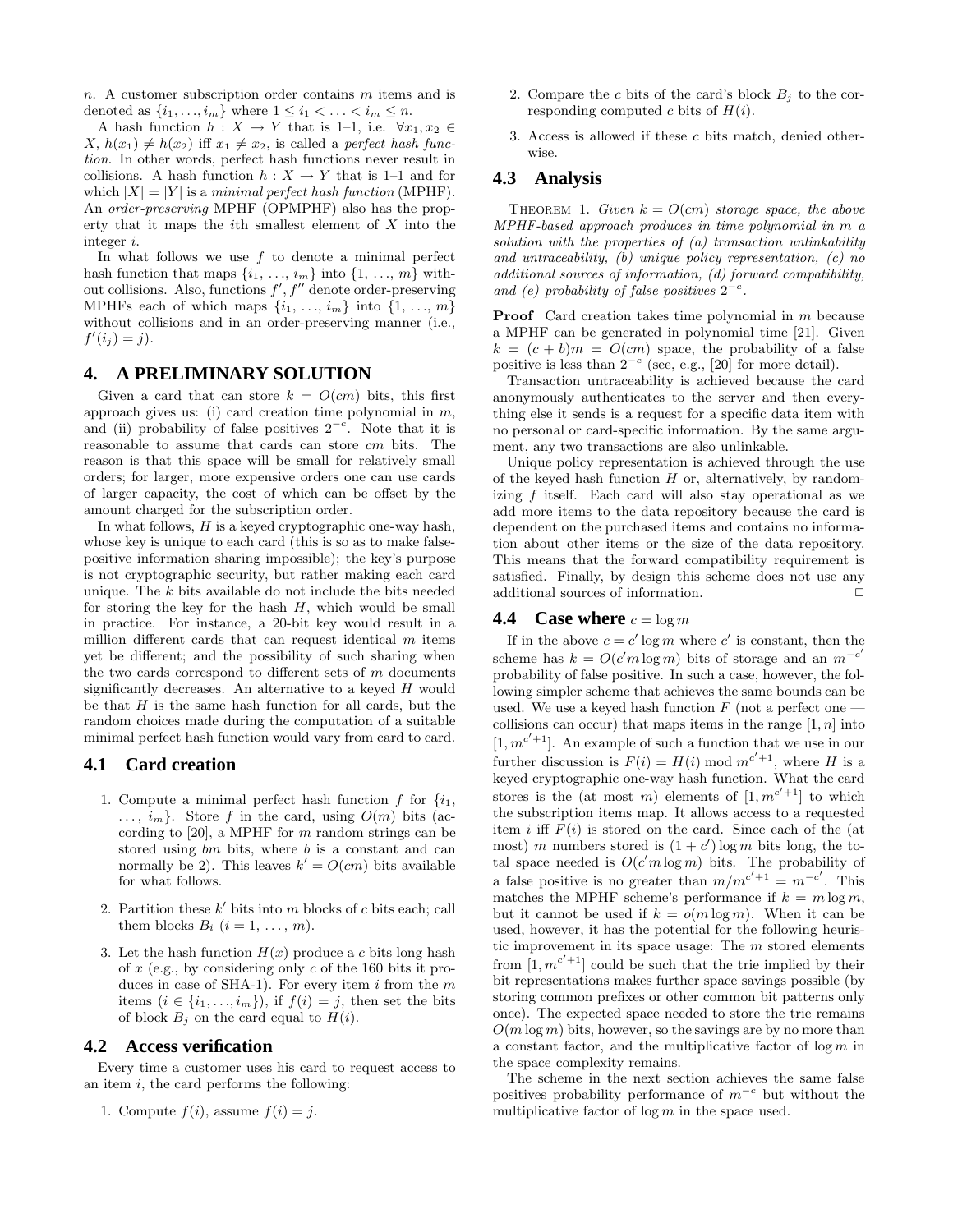# **5. AN ASYMPTOTICALLY BETTER SOLUTION**

Given  $k = O(cm)$  space available on the card, the approach described in this section and which is based on usage of order-preserving MPHFs gives us: (i) card creation time polynomial (in fact, linear) in  $m$ , and (ii) probability of false positives  $m^{-c}$ , where c is an integer parameter that can be chosen so as to achieve a desired PFP. For large enough  $m$ (which we assume is the case since  $m > k/\log n$ ), however, it is sufficient to have  $c = 1$ . We start with describing the  $c = 1$  version of the scheme, after which we extend it to larger values of c.

## **5.1 Card creation**

As usual, we deal with a subscription order  $\{i_1, \ldots, i_m\}$ where  $i_1 < i_2 < \ldots < i_m$ . We use two order-preserving minimal perfect hash functions  $f'$  and  $f''$ , each computed for this subscription order:  $f'(i_j) = j$  and  $f''(i_j) = j$  for all  $j \in [1, m]$ . To see why we use different functions  $f'$  and  $f''$ , we first need to recall that the construction of an orderpreserving minimal perfect hash function involves many random choices along the way, and  $f'$  and  $f''$  will differ through those different random choices. While the effect of such functions on the elements of the set  $\{i_1, \ldots, i_m\}$  is fixed and well known for all  $i_j$  (i.e.,  $f'(i_j) = f''(i_j) = j$ ), their effect on elements not in the set  $\{i_1, \ldots, i_m\}$  is arbitrary. Consequently, we use two different functions  $f'$  and  $f''$  for their different effects on randoms r that are not in set  $\{i_1, \ldots, i_m\}$ . This is an unusual use of such functions because we care about their *random* effect on an  $r$  that is *not* in the set, as much as about their predictable effect on an  $i_j$  from the set. The card hence stores  $f'$  and  $f''$ , which take  $O(m)$  bits of space.

While the effect of those random choices on a random  $r \notin$  $\{i_1, \ldots, i_m\}$  has not been investigated in the literature, we postulate that the existing OPMPHF schemes can be used to hash such an r uniformly on the interval  $[1, m]$ . That is, each of  $f'(r)$  and  $f''(r)$  is random and uniformly distributed over  $[1, m]$ . What follows is subject to this assumption<sup>2</sup>.

#### **5.2 Access verification**

To verify a request for access to an item i, the card needs to perform the following steps:

- 1. It computes  $f'(i)$  and  $f''(i)$ .
- 2. Access is granted if  $f'(i) = f''(i)$ , denied otherwise.

#### **5.3 Extension to higher values of** c

To obtain versions of the scheme with  $c > 1$ , instead of using two functions  $f'$  and  $f''$ , we use  $c + 1$  such functions: access to i is granted if all  $c+1$  functions map i into the same value, and is denied otherwise. Of course different random parameters are selected when constructing each of these  $c+1$ functions, and the space complexity becomes  $O(cm)$  bits.

Note that if the value of  $c$  is relatively large compared to  $m$ , it might be difficult or even impossible to generate  $c + 1$  different functions for those m items. In such a case, either the value of c might be lowered, or the space needed to store these  $c + 1$  functions might have to be increased (each function will still require  $O(m)$  bits but with a larger than optimal constant).

#### **5.4 Analysis**

THEOREM 2. Given  $k = O(cm)$  space, the above OPMPHFbased approach produces in time polynomial in m a solution with the properties of (a) transaction unlinkability and untraceability, (b) unique policy representation, (c) no additional sources of information, (d) forward compatibility, and (e) probability of false positives  $m^{-c}$ .

**Proof Sketch** Each of the  $c+1$  functions can be computed in linear time and space [19], whence the claimed card creation time. We now argue that the probability of a false positive is  $m^{-c}$ . First we note that, for an  $r \notin \{i_1, \ldots, i_m\}$  to be a false positive, all of the  $c+1$  functions must map r into the same value. Recall from our above assumption that the choices of different random parameters for each such function  $f'$  randomizes  $f'(r)$  uniformly over  $[1, m]$ , and choosing the different functions' random parameters independently effectively makes this  $f'(r)$  independent of the other  $f''(r)$ values. The probability that the  $c+1$  functions map r into the same value is therefore  $m^{-c}$ .

Property (b) is ensured through the random choices in selection of the functions, and properties  $(a)$ ,  $(c)$ , and  $(d)$ are by the same arguments as in the proof of Theorem 1.  $\Box$ 

#### **6. FURTHER REMARKS**

The  $k = O(m \log m)$  space approach described in Section 4.4 is the simplest to implement, and its space usage can be heuristically lowered as described in that section. This approach, however, cannot be used if  $k = o(m \log m)$ , whereas the MPHF-based scheme can work in cases when  $k = o(m \log m)$ , e.g., when  $k = O(m)$ . In general, both of these approaches give the same rate of false positives of  $m^{-c}$  if  $k = O(cm \log m)$ . The OPMPHF-based approach of Section 5 achieves the same false positives rate of  $m^{-c}$ , but with an asymptotically lower requirement for space:  $O(cm)$ bits.

#### **6.1 Decreasing the value of false positives**

The performance of any of the schemes we described can be further improved with respect to the cost of false positives if we make sure that certain unpurchased but generally popular items are not among the false positives. We refer to such items in high demand as "hot" items, and for each customer they can be either system-wide (the same for everyone), card-specific (based on the subscription order at card-creation time), or both.

Note that, from the privacy point of view, it is acceptable for the data owner to determine the hot items for a card based on the card's subscription order (which must be given anyway at the time of purchase, e.g., during anonymous card purchase at a vending machine or bookstore). Later on, as the card is used, the card does not give away data about the subscription order or the card-specific forbidden hot items.

There are various ways of ensuring that such hot items are not among the false positives of a customer order. One

<sup>&</sup>lt;sup>2</sup>It is possible that OPMPHF representations that use an optimally small number of bits  $\bar{b}m$  will not involve many random choices for certain elements of the set  $\{i_1, \ldots, i_m\}$ . This means that  $f'(r)$  and  $f''(r)$  might not be truly independent for some values of r. To magnify the randomization effect of the functions on such r's, we might want to increase the space occupied by the functions by increasing the value of the constant b, and make sure that the number of random choices during function generation is large. Obviously, this topic deserves further investigation and formal treatment.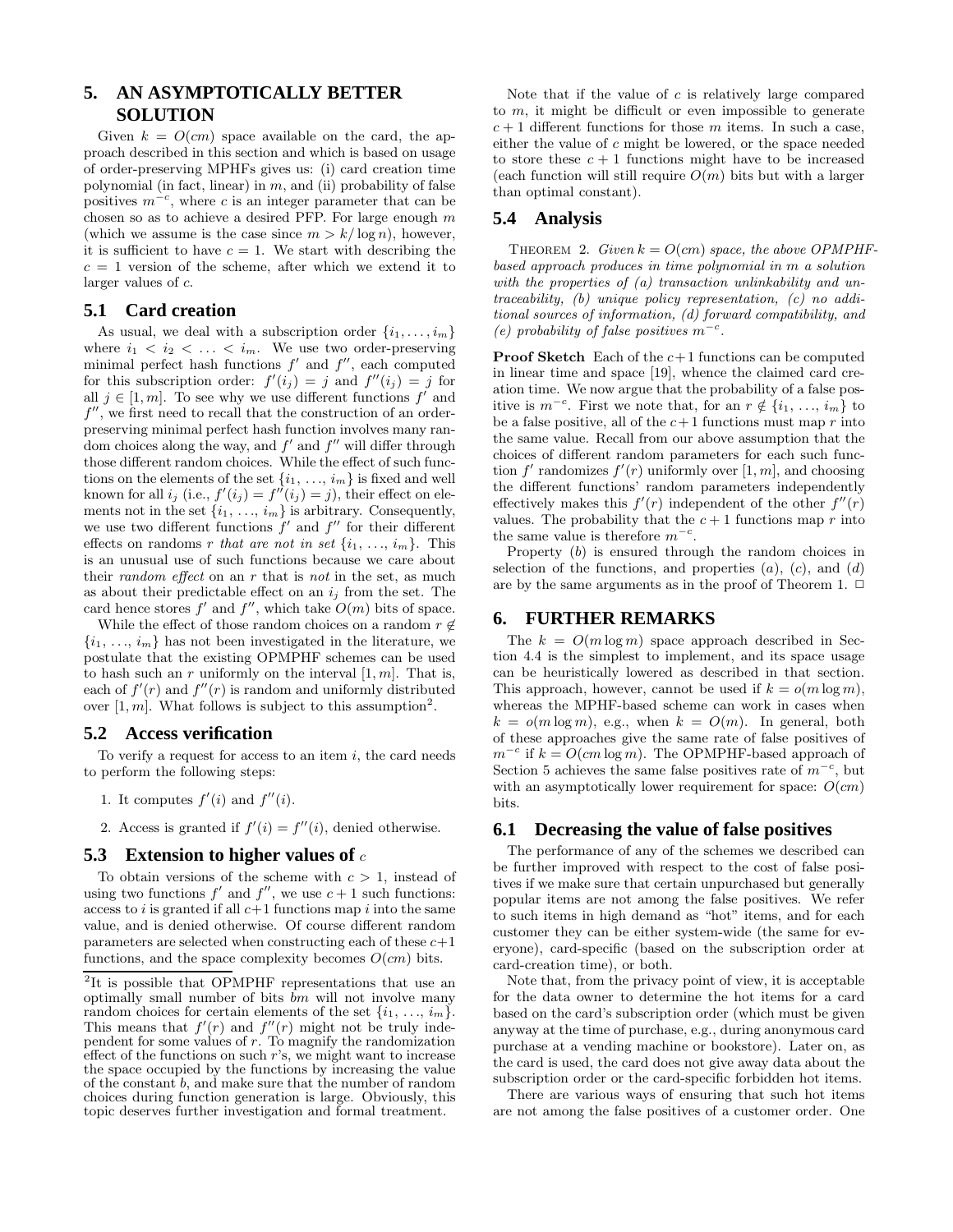approach is to map them to a region different from the legitimate subscription items on the card, or to place a special mark on where they map to indicate that access to them should be denied. We could in fact use all of the techniques described in this paper for the hot items, as long as we consider them to be a "negative subscription list" in the sense that access is denied for any item on that list. This of course increases the space needed to represent a subscription order, but the increase in the space may be worthwhile if it is less than the cost associated with the hot items being among the false positives.

Another way of isolating such hot items is by weaving their isolation into the random choices made in the schemes we described: After we make random choices, we can evaluate the card encoding by counting how many hot items are among the false positives as the result, and make another set of random choices if necessary.

In general, in our schemes the rate of false positives is very small (e.g., for  $m = 100$  and  $c = 3$  the PFP is one in a billion), and therefore even if the list of hot items is long, only a tiny fraction of them will be among the false positives to be isolated. This permits us to use the above special treatment for those few items, if we want absolutely no hot items to be among the false positives.

# **6.2 Improving space utilization for hierarchies**

Hierarchically structured data repositories provide additional possibilities for efficiently utilizing storage space on the cards and therefore minimizing the rate of false positives. For tree-like hierarchies, the objects in the repository corresponds to the leaves of the tree. In addition, all internal nodes are marked with unique identifiers. Then great space savings can be achieved if now instead of storing all  $m$  items we store nodes of the tree the entire sub-trees of which are among the m items.

Our techniques trivially apply to such hierarchical repositories if we assume that for every item  $i$  its "path to the root" can be obtained from the server. This, however, means more interaction with the server. It is not clear how to avoid this extra interaction: While it is well known that ancestral relationships in a tree are completely described by two linear listings of its nodes (e.g., preorder and postorder), this is not immediately exploitable because of the randomization introduced by the hashes. This clearly deserves further investigation.

An additional difficulty is that, in hierarchically structured objects, care must be exercised to ensure that certain nodes are not among the false positives. For instance, during the card creation process we must ensure that the root of the tree and other nodes high in the hierarchy are not among the false positives. Techniques of section 6.1 then can be applied to this case as well to exclude the special items from the possible false positives.

# **7. CONCLUSIONS**

In this paper, we presented schemes for minimizing space requirements to permit user access to items of their choice from a large data repository in a privacy-preserving manner. Our schemes are based on the use of minimal perfect hash functions and comply with the design goals of: transaction untraceability and unlinkability, unique policy representation, single storage device, fast operation, and forward compatibility of the scheme. The primary goal is to mini-

| Space<br>Scheme          | $k =$<br>O(cm) | $=$<br>$O(cm \log m)$ |
|--------------------------|----------------|-----------------------|
| Scheme I (MPHF-based)    | $n - c$        | $m^{-c}$              |
| Scheme II (OPMPHF-based) | $-c$<br>m      | $m^{-c\log m}$        |

Table 1: The rates of false positives of the schemes for different storage space bounds. Here  $m$  is the number of items in the subscription,  $k$  is the storage space, and  $c$  is a constant.

mize the rate of false positives; and for both of our schemes, given the bounds on the available storage space, we proved bounds on the false positives rates. These properties of the schemes are summarized in Table 1.

The solutions presented in this work can be used for different applications, with the most intuitive ones being digital libraries that might contain books, articles, magazines, and also music, video, and other objects. With such systems in place, a customer can purchase a subscription to the items of interest from home, stores, or libraries, and have anonymous access to the media from many convenient locations (that support the model) as well. Other usages include access to locally stored (encrypted) objects, where trusted software plays the role of the server and on demand decrypts the objects that the user is authorized to access.

Our approach can also be combined with access mechanisms based on temporal constraints, but this topic is a direction of future research.

# **8. REFERENCES**

- [1] M. Atallah and M. Bykova. Portable and flexible document access control mechanisms. In Computer Security – ESORICS 2004, volume 3193, pages 193–208. Springer–Verlag, September 2004.
- [2] M. Atallah and J. Li. Enhanced smart-card based license management. In IEEE International Conference on E-Commerce (CEC'03), pages 111–119, June 2003.
- [3] G. Ateniese, J. Camenisch, M. Joye, and G. Tsudik. A practical and provably secure coalition-resistant group signature scheme. In Advances in Cryptology –  $CRYPTO'00$ , volume 1880 of *LNCS*, pages 255-270, 2000.
- [4] T. Aura and D. Gollmann. Software license management with smart cards. In USENIX Workshop on Smart Card Technology, May 1999.
- [5] E. Bertino, B. Carminati, E. Ferrari, B. Thuraisingham, and A. Gupta. Selective and authentic third-party distribution of XML documents. Working Paper, Sloan School of Management, MIT, 2002. http://papers.ssrn.com/sol3/papers.cfm? abstract id=299935.
- [6] E. Bertino, S. Castano, and E. Ferrari. On specifying security policies for web documents with an XML-based language. In ACM Symposium on Access Control Models and Technologies (SACMAT'01), May 2001.
- [7] E. Bertino, S. Castano, and E. Ferrari. Securing XML documents with author- $X$ . IEEE Internet Computing, 5(3):21–31, 2001.